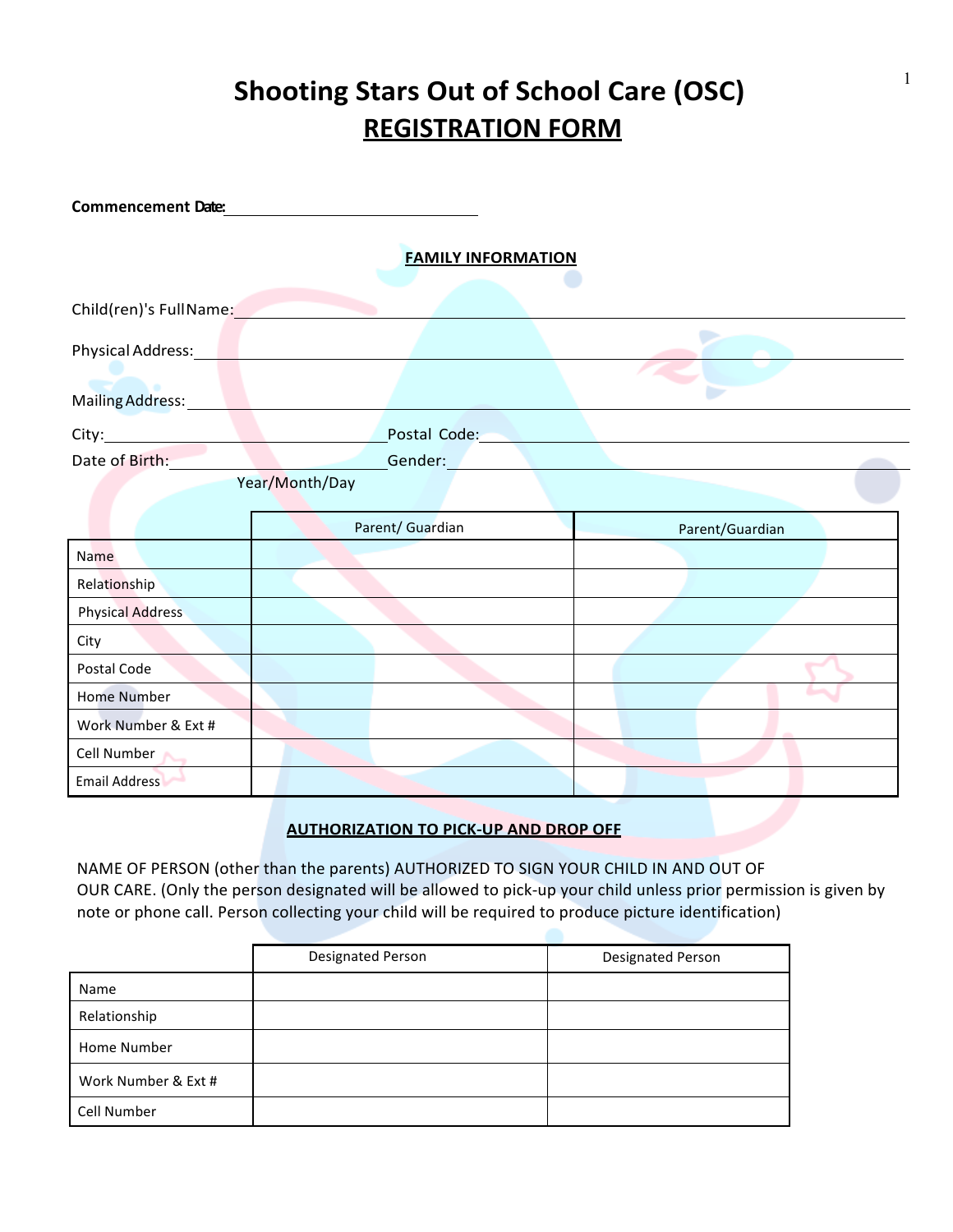## **PEOPLE TO CONTACT IN CASE OF EMERGENCY**

Please give the name and telephone number of a person who can be contacted during program hours in case of emergency when parents/guardians are not available.

|                                                                                                                                                                                                                                | <b>Emergency Contact</b>                                                                                                                                                                                                                                                                                                                                                                                                                                                                                                                                                                                                                                                       |
|--------------------------------------------------------------------------------------------------------------------------------------------------------------------------------------------------------------------------------|--------------------------------------------------------------------------------------------------------------------------------------------------------------------------------------------------------------------------------------------------------------------------------------------------------------------------------------------------------------------------------------------------------------------------------------------------------------------------------------------------------------------------------------------------------------------------------------------------------------------------------------------------------------------------------|
| Name                                                                                                                                                                                                                           |                                                                                                                                                                                                                                                                                                                                                                                                                                                                                                                                                                                                                                                                                |
| <b>Physical Address</b>                                                                                                                                                                                                        |                                                                                                                                                                                                                                                                                                                                                                                                                                                                                                                                                                                                                                                                                |
| Home Number                                                                                                                                                                                                                    |                                                                                                                                                                                                                                                                                                                                                                                                                                                                                                                                                                                                                                                                                |
| Work Number & Ext #                                                                                                                                                                                                            |                                                                                                                                                                                                                                                                                                                                                                                                                                                                                                                                                                                                                                                                                |
| Cell Number                                                                                                                                                                                                                    |                                                                                                                                                                                                                                                                                                                                                                                                                                                                                                                                                                                                                                                                                |
|                                                                                                                                                                                                                                | <b>HEALTH INFORMATION</b>                                                                                                                                                                                                                                                                                                                                                                                                                                                                                                                                                                                                                                                      |
| diabetes). New York and the contract of the contract of the contract of the contract of the contract of the contract of the contract of the contract of the contract of the contract of the contract of the contract of the co | Does your child have any physical, mental disabilities or medical conditions? Please specify. (ie:seizures,                                                                                                                                                                                                                                                                                                                                                                                                                                                                                                                                                                    |
|                                                                                                                                                                                                                                |                                                                                                                                                                                                                                                                                                                                                                                                                                                                                                                                                                                                                                                                                |
| <b>Allergies:</b><br>Food:<br>Drugs:<br>Environmental: Environmental:<br><b>Medication:</b><br>the program be required to administer medication during care hours?                                                             | Reactions: Note and the second services of the services of the series of the series of the series of the series of the series of the series of the series of the series of the series of the series of the series of the serie<br>Reactions: Network and the second service of the service of the service of the service of the series of the series of the series of the series of the series of the series of the series of the series of the series of the se<br>Reactions: the contract of the contract of the contract of the contract of the contract of the contract of the<br>What medication, if any, is taken on a regular basis? (Please list with directions) Will |
| Medication Name: Name and South American Communication of the American Communication of the American Communication                                                                                                             |                                                                                                                                                                                                                                                                                                                                                                                                                                                                                                                                                                                                                                                                                |
| Directions for Administration: National Processors Contractors (National Processors Contractors Contractors Co                                                                                                                 |                                                                                                                                                                                                                                                                                                                                                                                                                                                                                                                                                                                                                                                                                |
| Possible Side Effects: National Procession of the Contract of the Contract of the Contract of the Contract of the Contract of the Contract of the Contract of the Contract of the Contract of the Contract of the Contract of  |                                                                                                                                                                                                                                                                                                                                                                                                                                                                                                                                                                                                                                                                                |
|                                                                                                                                                                                                                                | <b>ABSENT PARENTS</b>                                                                                                                                                                                                                                                                                                                                                                                                                                                                                                                                                                                                                                                          |
| Is a formal custody order in place?                                                                                                                                                                                            | Details:                                                                                                                                                                                                                                                                                                                                                                                                                                                                                                                                                                                                                                                                       |
|                                                                                                                                                                                                                                |                                                                                                                                                                                                                                                                                                                                                                                                                                                                                                                                                                                                                                                                                |
|                                                                                                                                                                                                                                | In the event that a custody order is in place, you may be required to provide a copy of your custody order.<br>YES, WITH PRJOR                                                                                                                                                                                                                                                                                                                                                                                                                                                                                                                                                 |
| Does the absent parent have permission to visit their child at the<br>programs?                                                                                                                                                | PERMISSION<br>YES                                                                                                                                                                                                                                                                                                                                                                                                                                                                                                                                                                                                                                                              |
| Does the absent parent have permission to pick up their child at the<br>programs?                                                                                                                                              |                                                                                                                                                                                                                                                                                                                                                                                                                                                                                                                                                                                                                                                                                |
|                                                                                                                                                                                                                                | If the absent parent has permission to pick up their child, please provide the following information:                                                                                                                                                                                                                                                                                                                                                                                                                                                                                                                                                                          |
|                                                                                                                                                                                                                                |                                                                                                                                                                                                                                                                                                                                                                                                                                                                                                                                                                                                                                                                                |

| Name:        | Relationship |
|--------------|--------------|
| Address:     | City         |
| Home Number: | Work Number  |